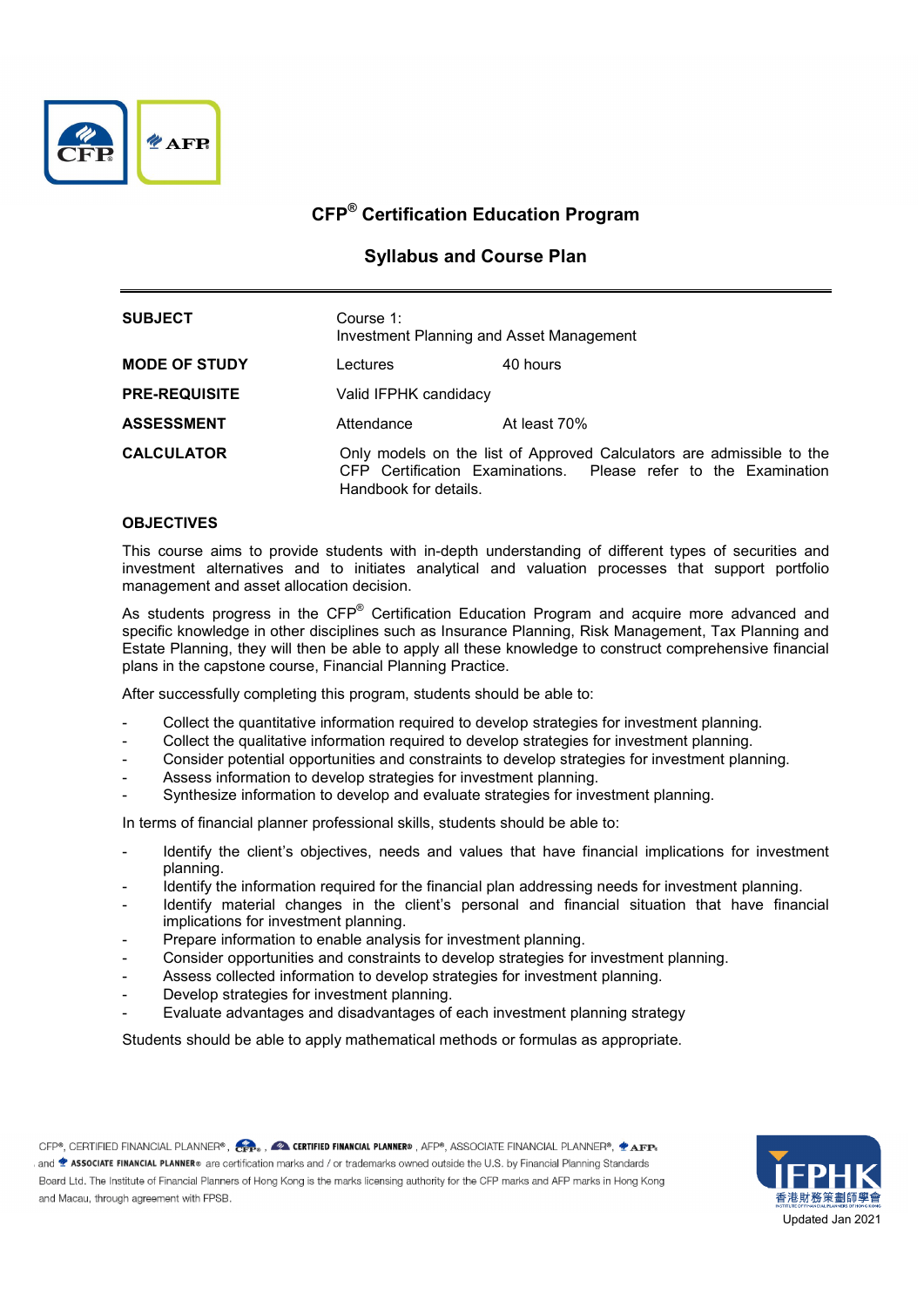

# ALLOCATION OF TOPICS

| <b>Topics</b>                             | <b>Teaching Hours</b> |                |
|-------------------------------------------|-----------------------|----------------|
| 1 Portfolio Concepts                      |                       | 13             |
|                                           |                       |                |
| <b>Risk and Return</b>                    | 2                     |                |
| Modern portfolio theory                   | 5                     |                |
| <b>Asset Pricing Models</b>               | 6                     |                |
| 2 Portfolio Investment Management         |                       | 16             |
|                                           |                       |                |
| <b>Efficient Markets Hypothesis</b>       | 3                     |                |
| Portfolio Management                      | $\overline{2}$        |                |
| Investment Strategies: formula investing  | 3                     |                |
| Managing Fixed Income Portfolios          | 2                     |                |
| Performance Evaluation                    | 5                     |                |
| Pooled investments                        | 1                     |                |
| 3 Derivatives and Alternative Investments |                       | $\overline{7}$ |
| <b>Futures</b>                            | 2                     |                |
| <b>Option Valuation</b>                   | 2                     |                |
| Other investments                         | 3                     |                |
| 4 Investment planning                     |                       | 4              |
| Investment planning recommendation        | 4                     |                |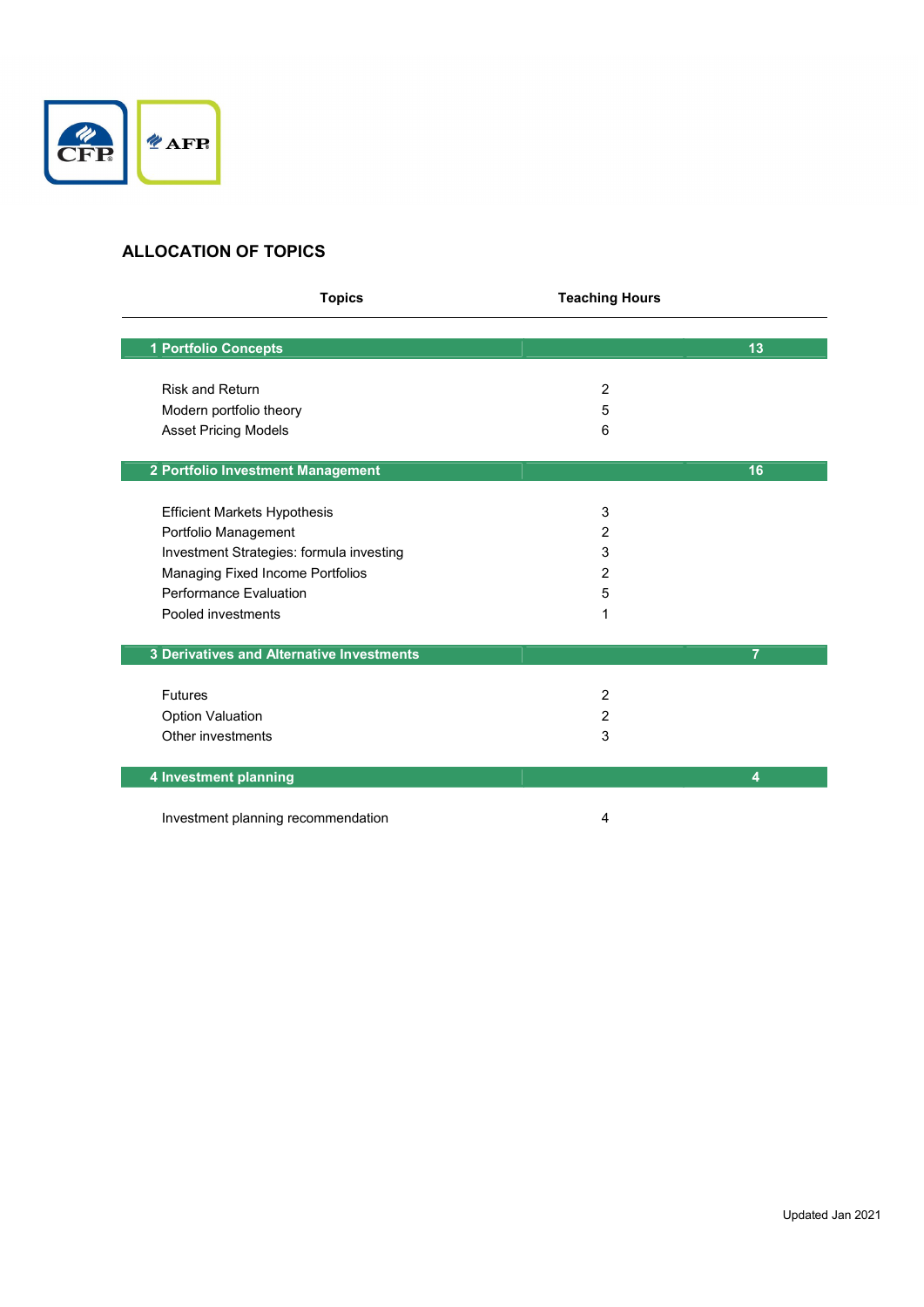

### ESSENTIAL READINGS

Study Guide for CFP<sup>®</sup> Certification Bodie, Kane, Marcus & Stephen, Essentials of Investments, IFPHK/McGraw Hill

### RECOMMENDED/SUPPLEMENTARY READINGS

Damodaran, Investment Valuation: Tools and Techniques for Determining the Value of Any Asset, John Wiley & Sons, latest edition, Ch. 26

Baker, International Finance: Management, Markets, and Institutions, Prentice Hall, latest edition, Ch. 3 McGuinness, A Guide to the Equity Market of Hong Kong, Oxford University Press, latest edition. Eiteman, Stonehill, and Moffett, Multinational Business Finance, Addison Wesley, latest edition, Ch. 4, 6, & 7 Website of Hong Kong Exchanges and Clearing Limited: www.hkex.com.hk

Website of the Securities and Futures Commission: www.sfc.hk Website of the Hong Kong Monetary Authority: www.info.gov.hk/hkma/ Website of U.S. Securities and Exchange Commission: www.sec.gov Website of Commodity Futures Trading Commission: www.cftc.gov Website of the Federal Reserve: www.federalreserve.gov Securities and Futures Ordinance

### IMPORTANT NOTES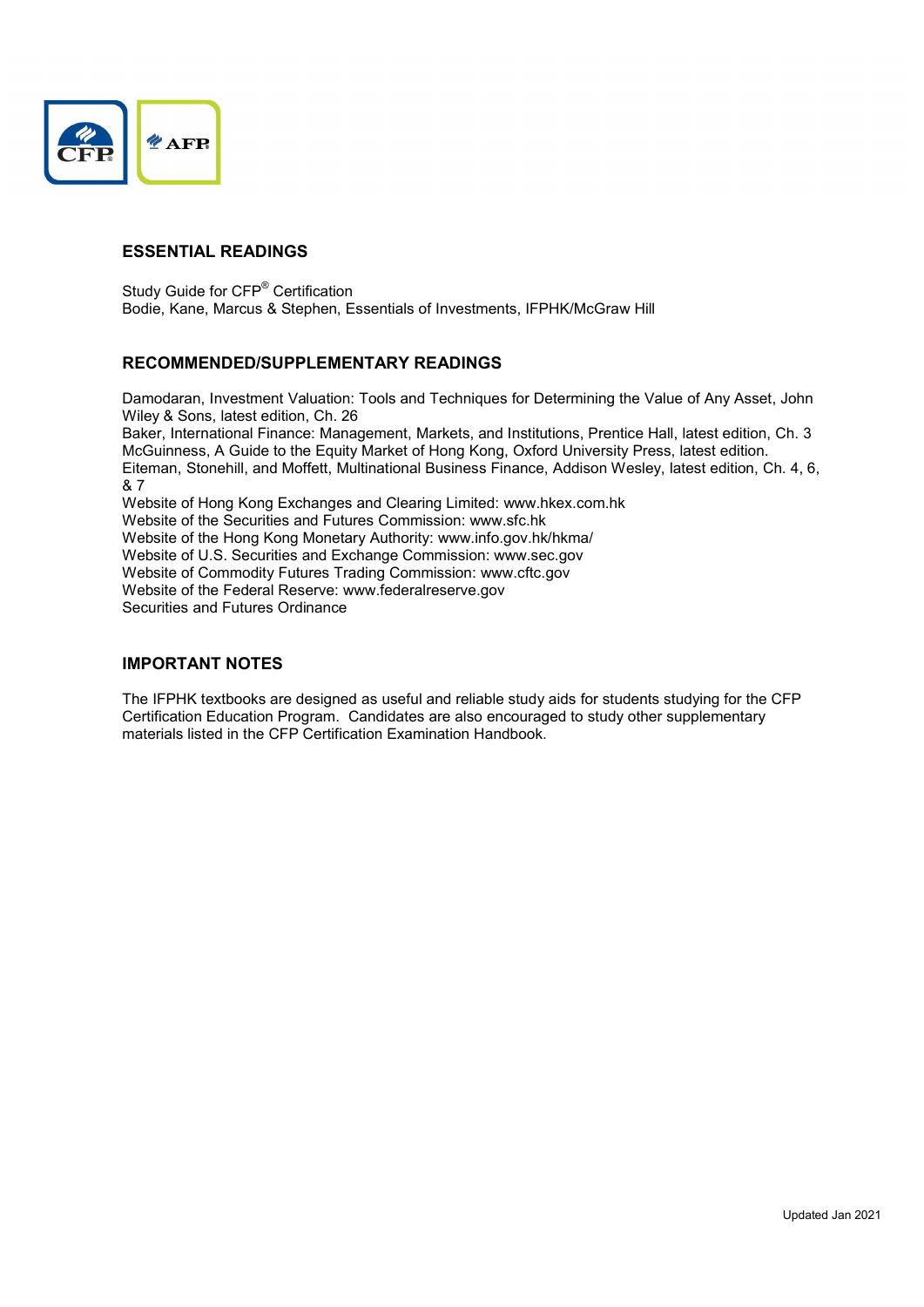

## Syllabus and Course Plan

| <b>SUBJECT</b>       | Course 2:<br>Insurance Planning and Risk Management |                                                                                                                                          |
|----------------------|-----------------------------------------------------|------------------------------------------------------------------------------------------------------------------------------------------|
| <b>MODE OF STUDY</b> | Lectures                                            | 40 hours                                                                                                                                 |
| <b>PRE-REQUISITE</b> | Valid IFPHK candidacy                               |                                                                                                                                          |
| <b>ASSESSMENT</b>    | Attendance                                          | At least 70%                                                                                                                             |
| <b>CALCULATOR</b>    | Handbook for details.                               | Only models on the list of Approved Calculators are admissible to the<br>CFP Certification Examinations. Please refer to the Examination |

### **OBJECTIVES**

This course aims to provide students with knowledge of insurance both in principle and in practice. It is designed to help students to understand the theory, the major policies, and practical application of insurance and to evaluate the various kinds of insurance plans in the context of risk management.

As students progress in the CFP<sup>®</sup> Certification Education Program and acquire more advanced and specific knowledge in other disciplines such as Investment Planning, Asset Management, Tax Planning and Estate Planning, they will then be able to apply all these knowledge to construct comprehensive financial plans in the capstone course, Financial Planning Practice.

After successfully completing this program, students should be able to:

- Collect the quantitative information required to develop strategies for insurance planning.
- Collect the qualitative information required to develop strategies for insurance planning.
- Consider potential opportunities and constraints to develop strategies for insurance planning.
- Assess information to develop strategies for insurance planning.
- Synthesize information to develop and evaluate strategies for insurance planning.

In terms of financial planner professional skills, students should be able to:

- Identify the client's objectives, needs and values that have financial implications for insurance planning.
- Identify the information required for the financial plan addressing needs for insurance planning.
- Identify material changes in the client's personal and financial situation that have financial implications for insurance planning.
- Prepare information to enable analysis for insurance planning.
- Consider opportunities and constraints to develop strategies for insurance planning.
- Assess collected information to develop strategies for insurance planning.
- Develop strategies for insurance planning.
- Evaluate advantages and disadvantages of each insurance planning strategy

Students should be able to apply mathematical methods or formulas as appropriate.

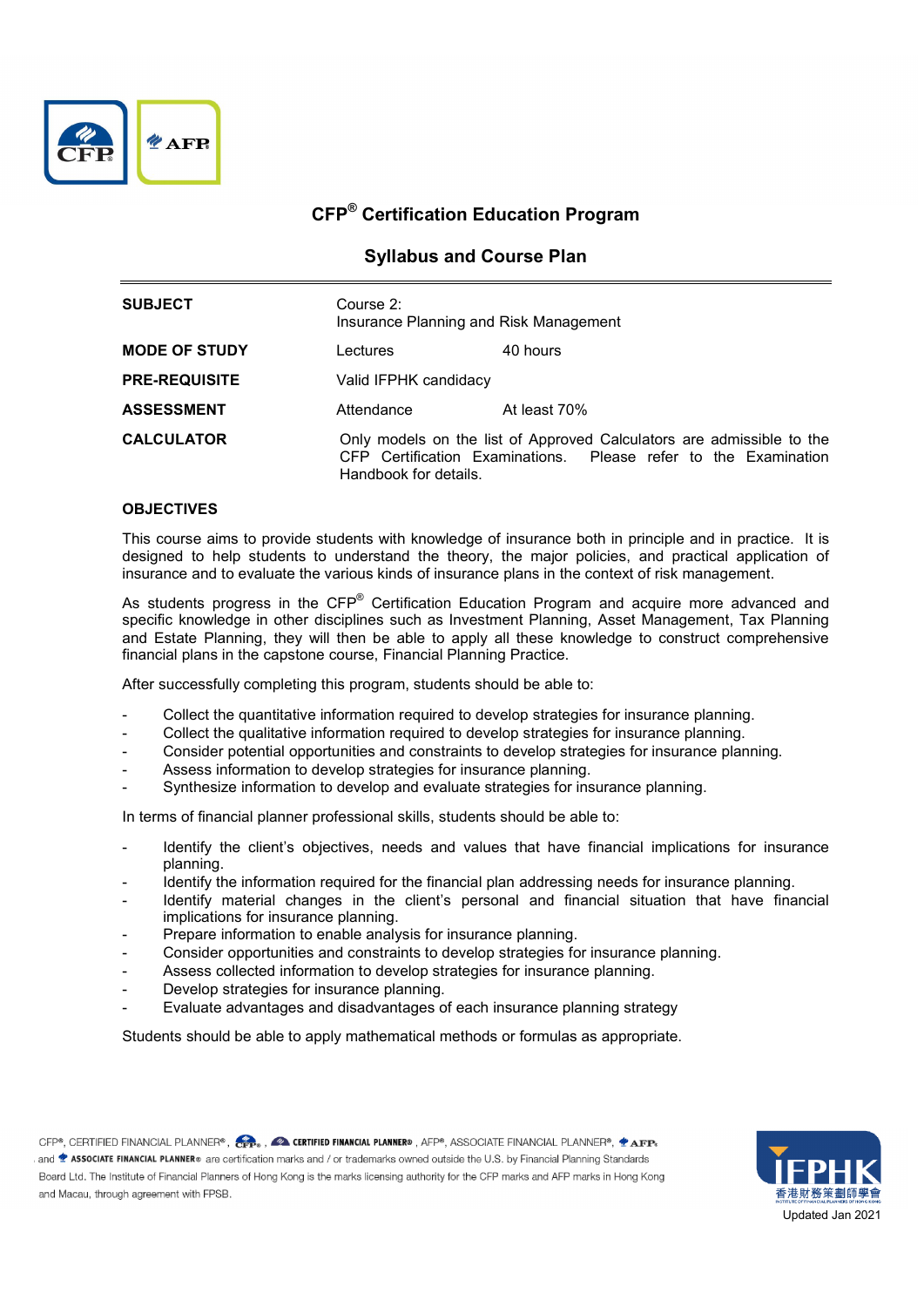

# ALLOCATION OF TOPICS

| <b>Topics</b>                                                             | <b>Teaching Hours</b> |                |
|---------------------------------------------------------------------------|-----------------------|----------------|
| 1 Life Insurance Policy analysis                                          |                       | 12             |
| Analysis of Investment-linked policy<br>Analysis of Life insurance policy | 6<br>6                |                |
| 2 Life Insurance Planning                                                 |                       | 8              |
| Choice of life risk protection for Individuals                            | 8                     |                |
| 3 Property and Liability Insurance Planning                               |                       | $\overline{4}$ |
| Exposure to property and liability risks                                  | 4                     |                |
| 4 Business use of insurance                                               |                       | 8              |
| Provision of employee benefits<br><b>Business insurance</b>               | 4<br>4                |                |
| 5 Comprehensive Insurance Planning                                        |                       | 8              |
| Public Insurance (Social insurance)<br>Risk management recommendation     | 2<br>6                |                |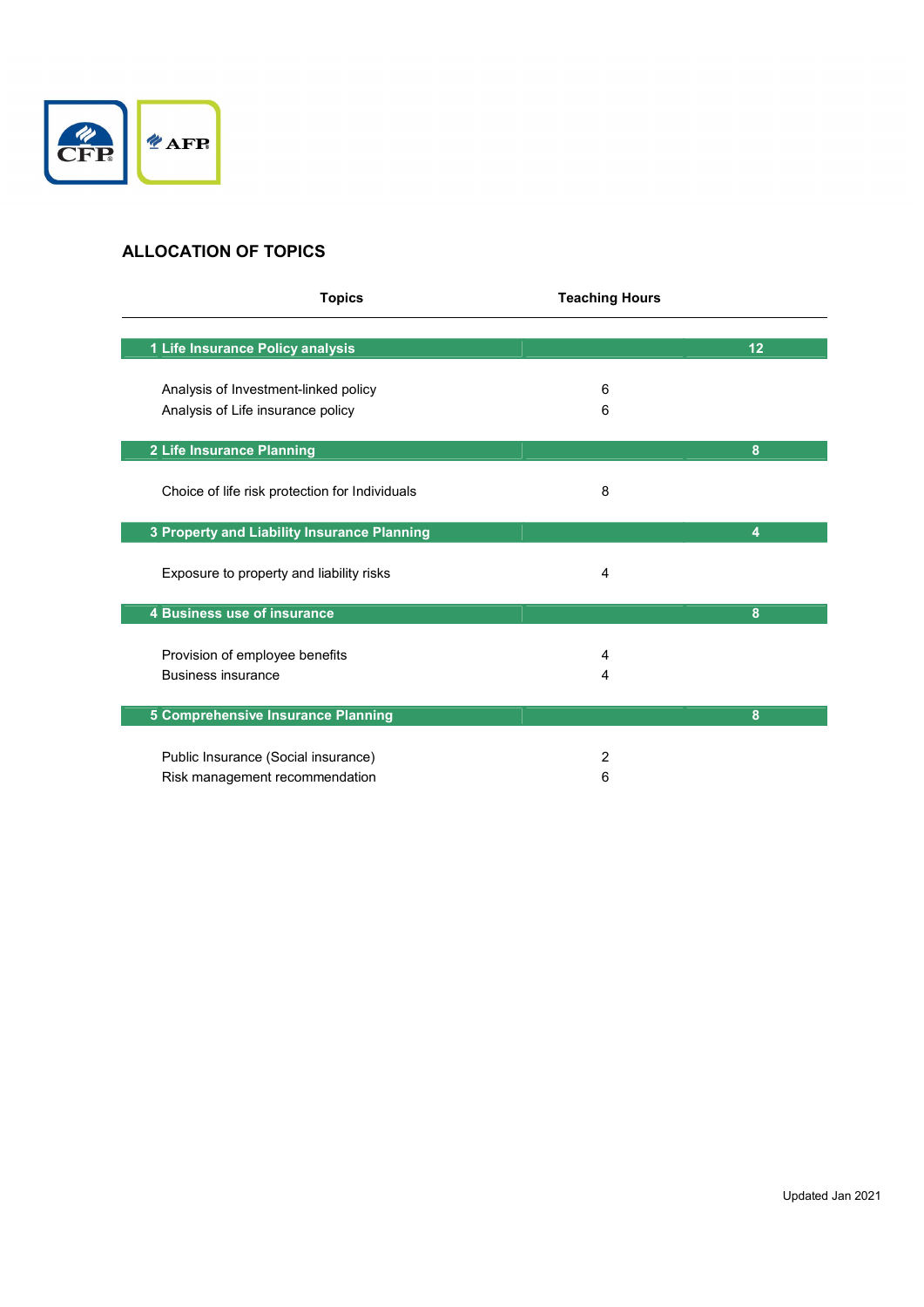

### ESSENTIAL READINGS

Study Guide for CFP<sup>®</sup> Certification Fundamentals of Risk and Insurance, IFPHK/John Wiley

### RECOMMENDED/SUPPLEMENTARY READINGS

Rejda, George E., Principles of Risk and Insurance, latest edition, Addison-Wesley IIQE - Study Notes for the General Insurance Examination, IA IIQE - Study Notes for the Principles and Practice of Insurance Examination, IA IIQE - Study Notes for the Long Term Insurance Examination, IA IIQE - Study Notes for the Investment-link Long Term Insurance Examination, IA IIQE - Study Notes for the Travel Insurance Agents Examination, IA OCI Annual Report 2009 – Other measures for Customer protection Insurance Companies Ordinance (CAP 41) (latest ordinance) Insurance Authority: https://www.ia.org.hk/

### IMPORTANT NOTES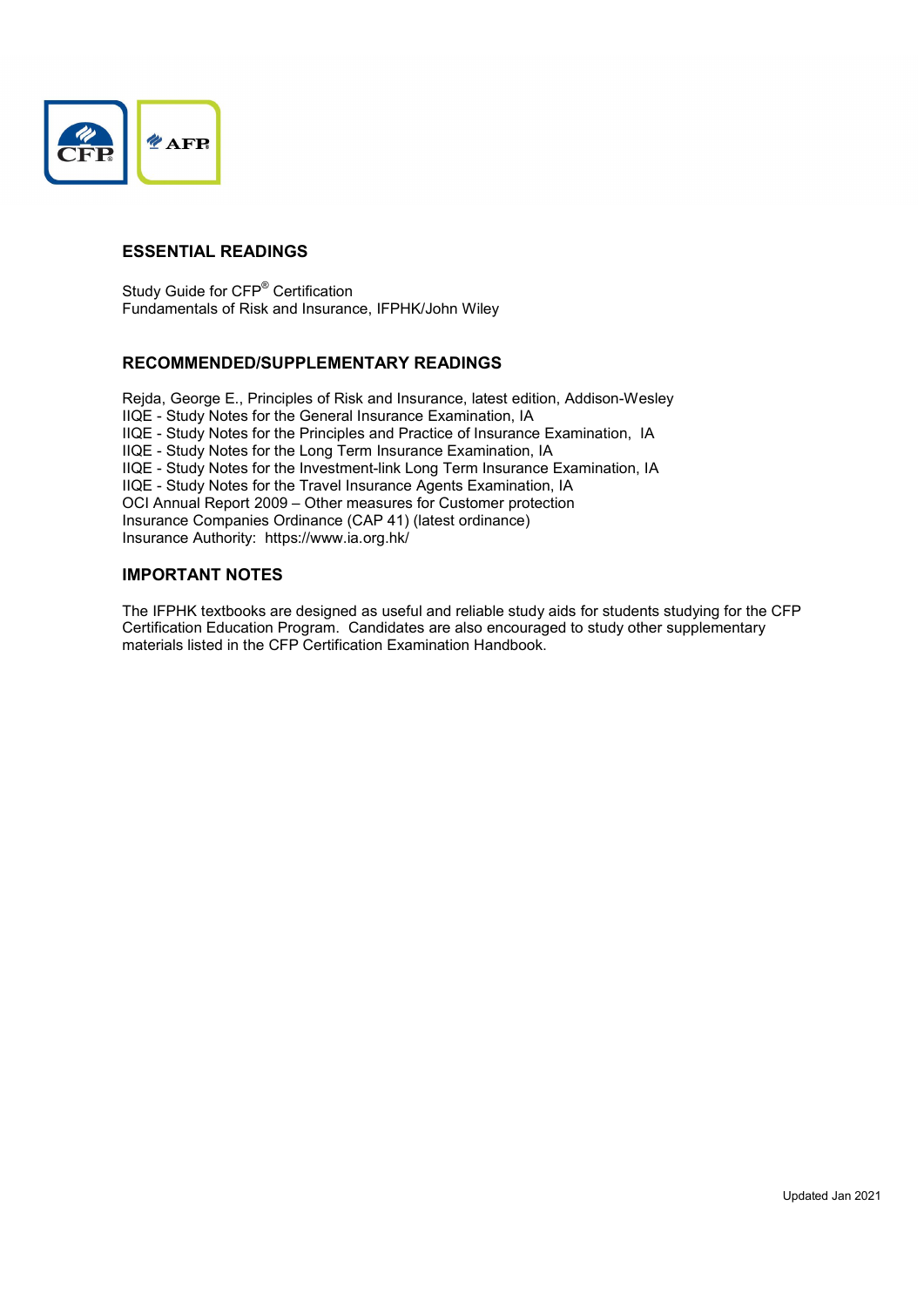

### Syllabus and Course Plan

| <b>SUBJECT</b>       | Course 3:<br>Tax Planning and Estate Planning                                                                                                                     |              |
|----------------------|-------------------------------------------------------------------------------------------------------------------------------------------------------------------|--------------|
| <b>MODE OF STUDY</b> | Lectures                                                                                                                                                          | 40 hours     |
| <b>PRE-REQUISITE</b> | Valid IFPHK candidacy                                                                                                                                             |              |
| <b>ASSESSMENT</b>    | Attendance                                                                                                                                                        | At least 70% |
| <b>CALCULATOR</b>    | Only models on the list of Approved Calculators are admissible to the<br>CFP Certification Examinations. Please refer to the Examination<br>Handbook for details. |              |

### **OBJECTIVES**

This course will provide students with regulatory and legal concepts of taxation in HK, knowledge of the principles and practices of taxation for planning and decision-making. International aspects of taxation will be introduced. This course includes reviews on profits tax, salaries tax, and property tax plus stamp duty. It also provides invaluable insights into all practical aspects of dealing with tax issues generally.

This course also provides students with the knowledge of the estate planning process and various tools used in estate planning. It is designed to help students understand the major issues in estate planning and its application in personal financial planning.

As students progress in the CFP<sup>®</sup> Certification Education Program and acquire more advanced and specific knowledge in other disciplines such as Insurance Planning, Risk Management, Investment Planning and Asset Management, they will then be able to apply all these knowledge to construct comprehensive financial plans in the capstone course, Financial Planning Practice.

After successfully completing this program, students should be able to:

- Collect the quantitative information required to develop strategies for tax planning and estate planning.
- Collect the qualitative information required to develop strategies for tax planning and estate planning.
- Consider potential opportunities and constraints to develop strategies for tax planning and estate planning.
- Assess information to develop strategies for tax planning and estate planning.
- Synthesize information to develop and evaluate strategies for tax planning and estate planning.

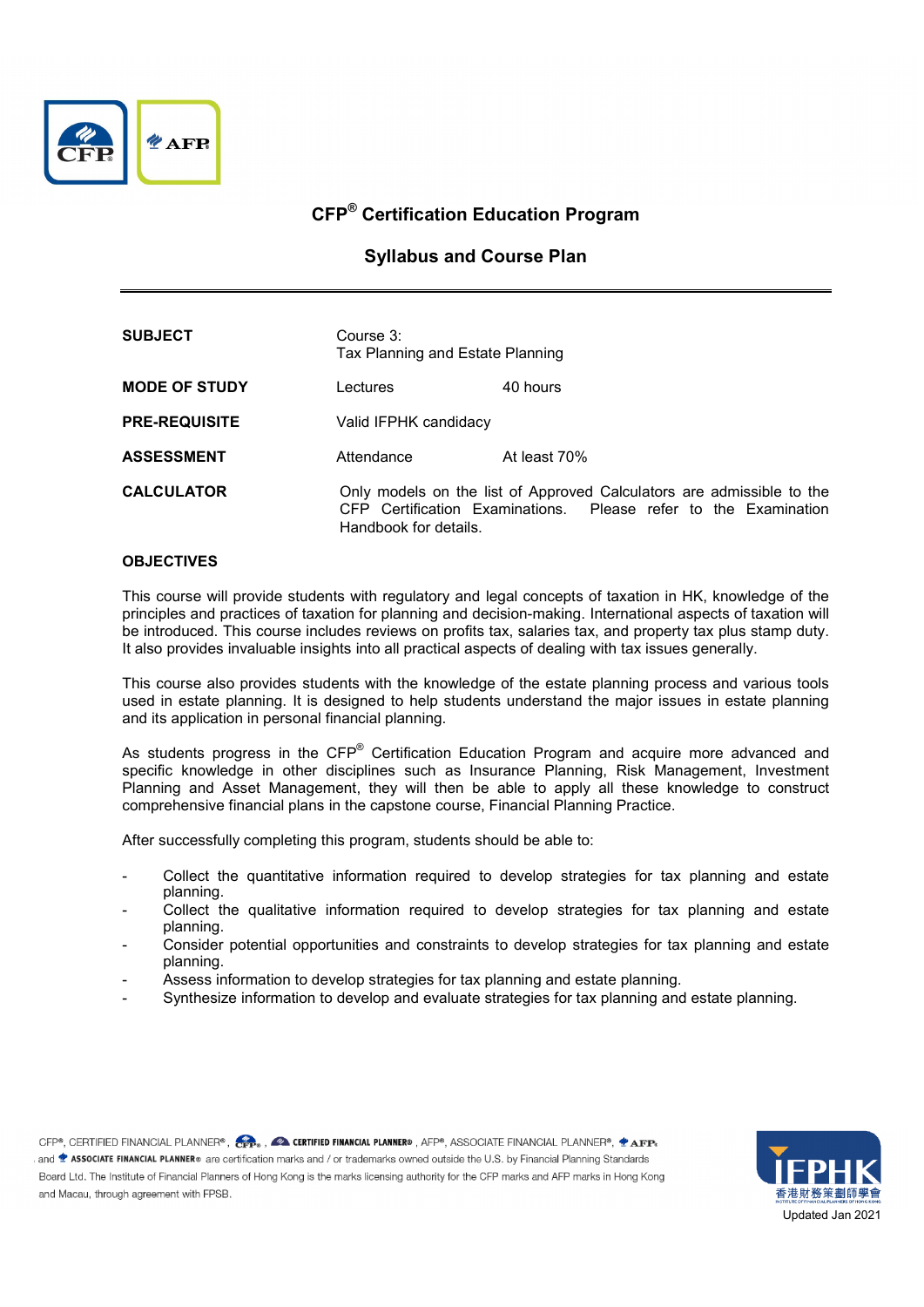

In terms of financial planner professional skills, students should be able to:

- Identify the client's objectives, needs and values that have financial implications for tax planning and estate planning.
- Identify the information required for the financial plan addressing needs for tax planning and estate planning.
- Identify material changes in the client's personal and financial situation that have financial implications for tax planning and estate planning.
- Prepare information to enable analysis for tax planning and estate planning.
- Consider opportunities and constraints to develop strategies for tax planning and estate planning.
- Assess collected information to develop strategies for tax planning and estate planning.
- Develop strategies for tax planning and estate planning.
- Evaluate advantages and disadvantages of each tax planning and estate planning strategy

Students should be able to apply mathematical methods or formulas as appropriate.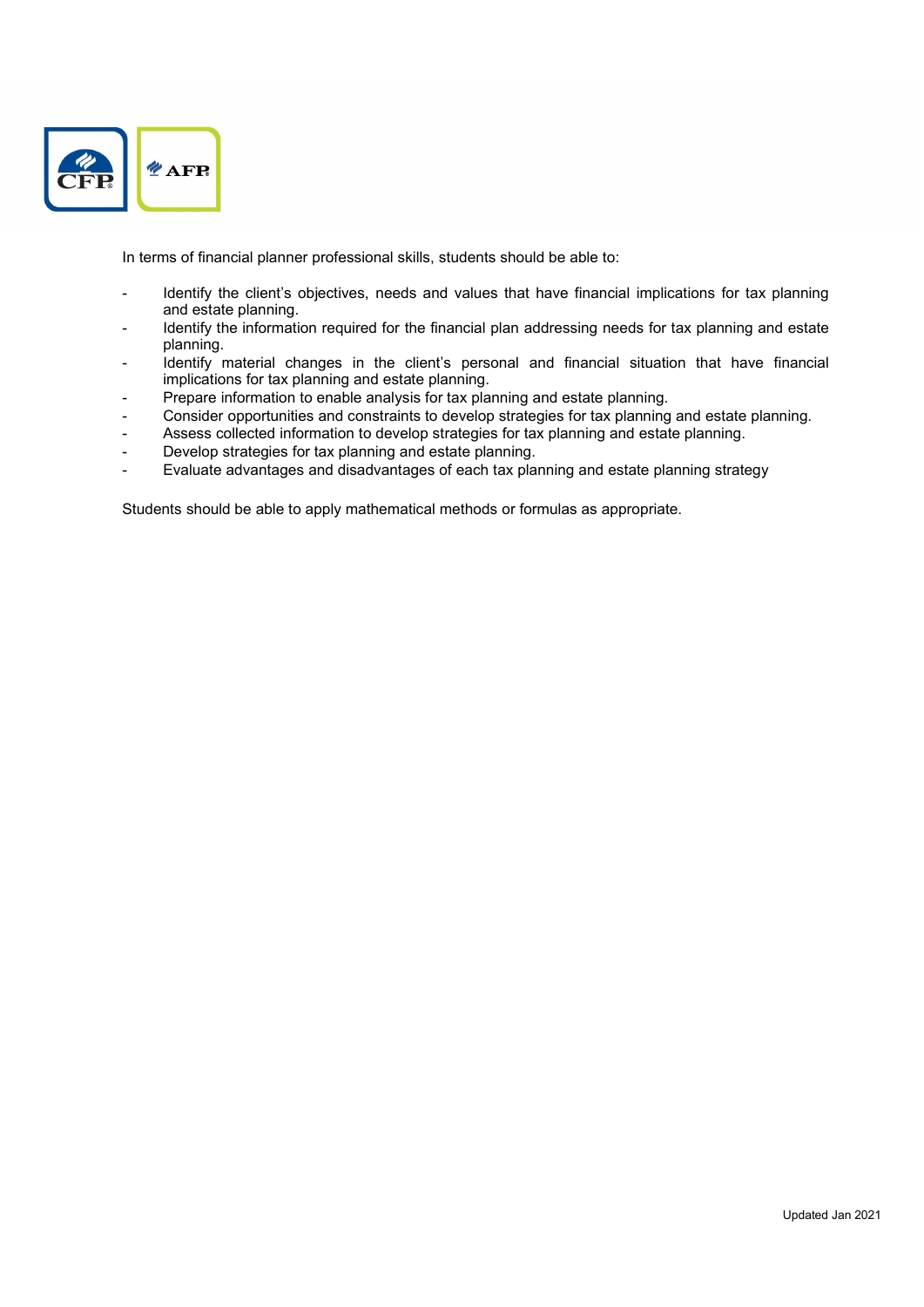

## ALLOCATION OF TOPICS

| <b>Topics</b>                                                 | Level of<br><b>Learning Outcomes</b> | <b>Teaching Hours</b> |
|---------------------------------------------------------------|--------------------------------------|-----------------------|
| 1 Overview of HK Taxes for Individuals                        |                                      | 3                     |
|                                                               |                                      |                       |
| Hong Kong Tax System                                          | $\overline{2}$                       |                       |
| Hong Kong Taxation Laws and Tax administration                | 1                                    |                       |
|                                                               |                                      |                       |
| 2 Individual Income Tax                                       |                                      | 17                    |
|                                                               |                                      |                       |
| Salaries Tax                                                  | 6                                    |                       |
| Property tax                                                  | 2                                    |                       |
| Profits tax                                                   | 4                                    |                       |
| <b>Tax Planning Basics</b>                                    | 3                                    |                       |
| <b>Tax Management</b>                                         | $\overline{2}$                       |                       |
|                                                               |                                      |                       |
| <b>3 Estate Planning Basics</b>                               |                                      | $\overline{7}$        |
|                                                               |                                      |                       |
| Overview of Estate Planning                                   | $\overline{2}$                       |                       |
| Legal requirements (probate)                                  | 3                                    |                       |
| Administration of the Estate                                  | $\overline{2}$                       |                       |
|                                                               |                                      |                       |
| 4 Estate Planning Instruments                                 |                                      | 13                    |
|                                                               |                                      |                       |
| Wills                                                         | 3                                    |                       |
| Trusts                                                        | 3                                    |                       |
| Alternative estate planning tools                             | 3                                    |                       |
| Planning for incapacity and special topics in estate planning | 2                                    |                       |
| <b>Beneficiary Consideration</b>                              | 2                                    |                       |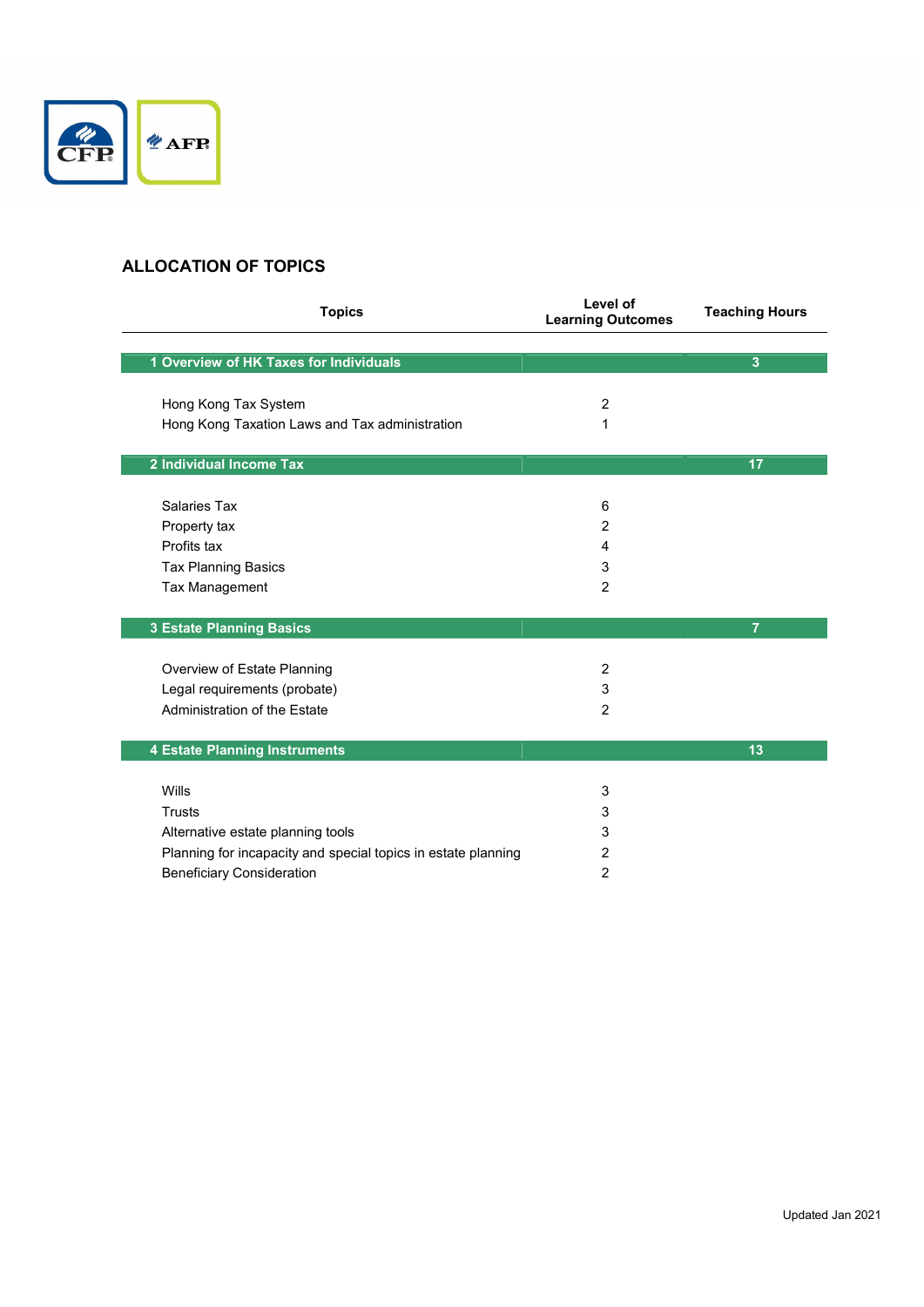

### ESSENTIAL READINGS

Study Guide for CFP<sup>®</sup> Certification David Flux and David G. Smith, Hong Kong Taxation Law & Practice, latest edition, the Chinese University Press Employee Benefits and Estate Planning, IFPHK/John Wiley & Sons, 2007

### RECOMMENDED/SUPPLEMENTARY READINGS

Ho, Patrick, Hong Kong Taxation and Tax Planning, Latest edition, Pilot Publishing Co. Ltd. Dora Lee & Ho Chi Ming, Advanced Taxation in Hong Kong, latest edition, Longman Guide to Completion of Tax Return. Inland Revenue Department Departmental Interpretation & Practice Note (DIPN) http://www.ird.gov.hk Stamp Office Interpretation & Practice Note (SOIPN) http://www.ird.gov.hk Inland Revenue Board of Review Decisions http://www.ird.gov.hk Hong Kong Tax Cases<br>
Department of Justice, HKSAR<br>
http://www.ird.gov.hk Department of Justice, HKSAR Inland Revenue Ordinance (IRO) Chapter 112 (Selected Sections) (IRD) Inland Revenue Rules Chapter 112A (Selected Sections) (IRD) Stamp Duty Ordinance Chapter 117 (Selected Sections) (SD)

### IMPORTANT NOTES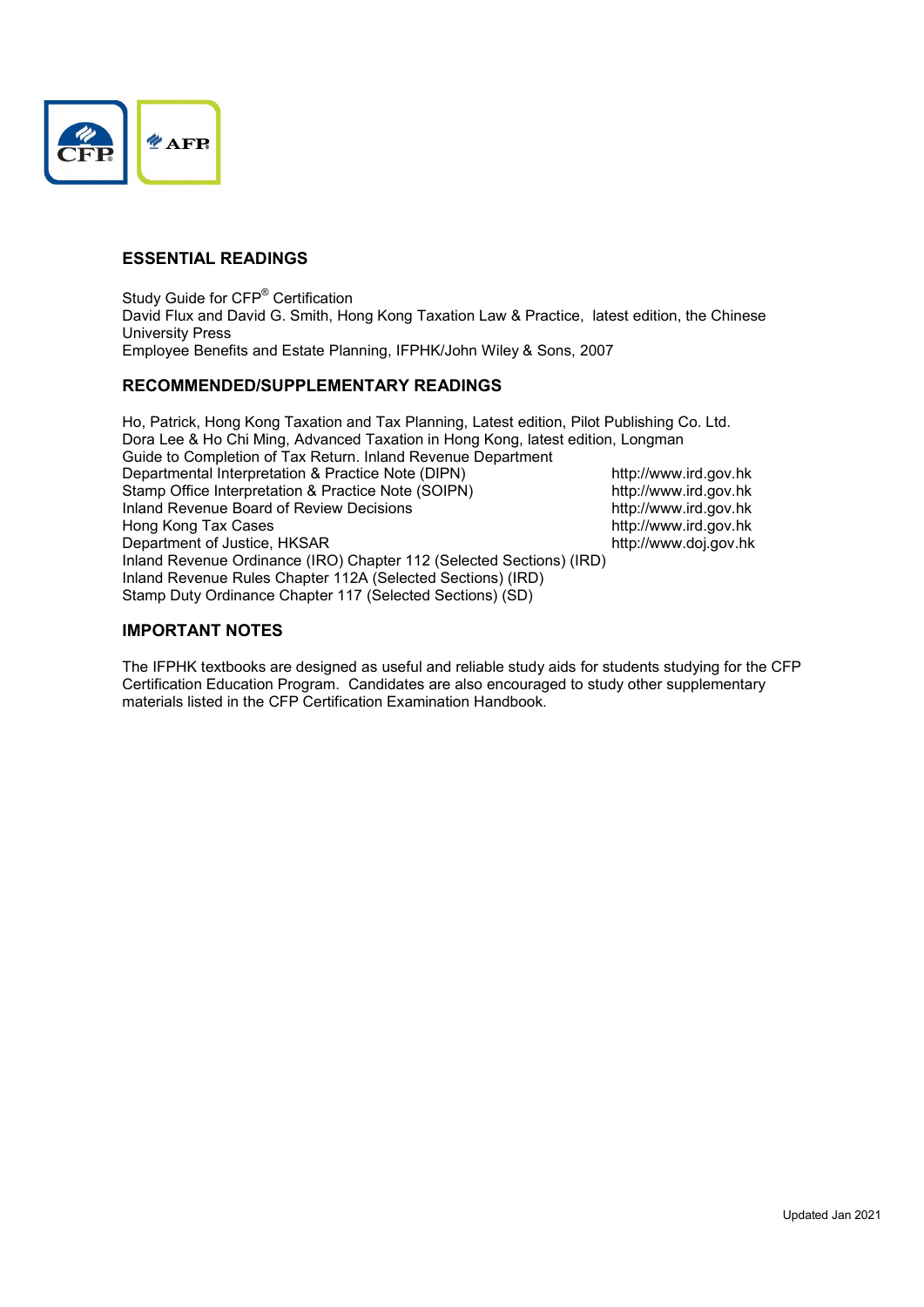

## Syllabus and Course Plan

| <b>SUBJECT</b>       | Course 4 :<br><b>Financial Planning Practice</b>                                                                                                                                                        |                                                                                                                                          |     |
|----------------------|---------------------------------------------------------------------------------------------------------------------------------------------------------------------------------------------------------|------------------------------------------------------------------------------------------------------------------------------------------|-----|
| <b>MODE OF STUDY</b> | Lectures                                                                                                                                                                                                | 40 hours                                                                                                                                 |     |
| <b>PRE-REQUISITE</b> | Valid IFPHK candidacy                                                                                                                                                                                   |                                                                                                                                          |     |
| <b>ASSESSMENT</b>    | Students will be assessed based on their written financial plan, together<br>with their participation and performance in class.                                                                         |                                                                                                                                          |     |
|                      | Participation<br>Two group assignments<br>Individual Written Plan (based on Group Case)<br>In order to pass this course, students must attain at least 50% of the final<br>marks AND 70% of attendance. |                                                                                                                                          | 10% |
|                      |                                                                                                                                                                                                         |                                                                                                                                          | 30% |
|                      |                                                                                                                                                                                                         |                                                                                                                                          | 60% |
|                      |                                                                                                                                                                                                         |                                                                                                                                          |     |
| <b>CALCULATOR</b>    | Handbook for details.                                                                                                                                                                                   | Only models on the list of Approved Calculators are admissible to the<br>CFP Certification Examinations. Please refer to the Examination |     |

### **OBJECTIVES**

As students progress in the CFP<sup>®</sup> Certification Education Program and acquire advanced and specific knowledge in Investment Planning, Asset Management, Insurance Planning, Risk Management, Tax Planning and Estate Planning, this course provides training to students in constructing comprehensive financial plans and applying knowledge acquired in course 1 to 3.

CFP®, CERTIFIED FINANCIAL PLANNER® , CP. , 2 CERTIFIED FINANCIAL PLANNER® , AFP®, ASSOCIATE FINANCIAL PLANNER®, 2 AFP® and  $\blacktriangle$  ASSOCIATE FINANCIAL PLANNER® are certification marks and / or trademarks owned outside the U.S. by Financial Planning Standards Board Ltd. The Institute of Financial Planners of Hong Kong is the marks licensing authority for the CFP marks and AFP marks in Hong Kong and Macau, through agreement with FPSB.